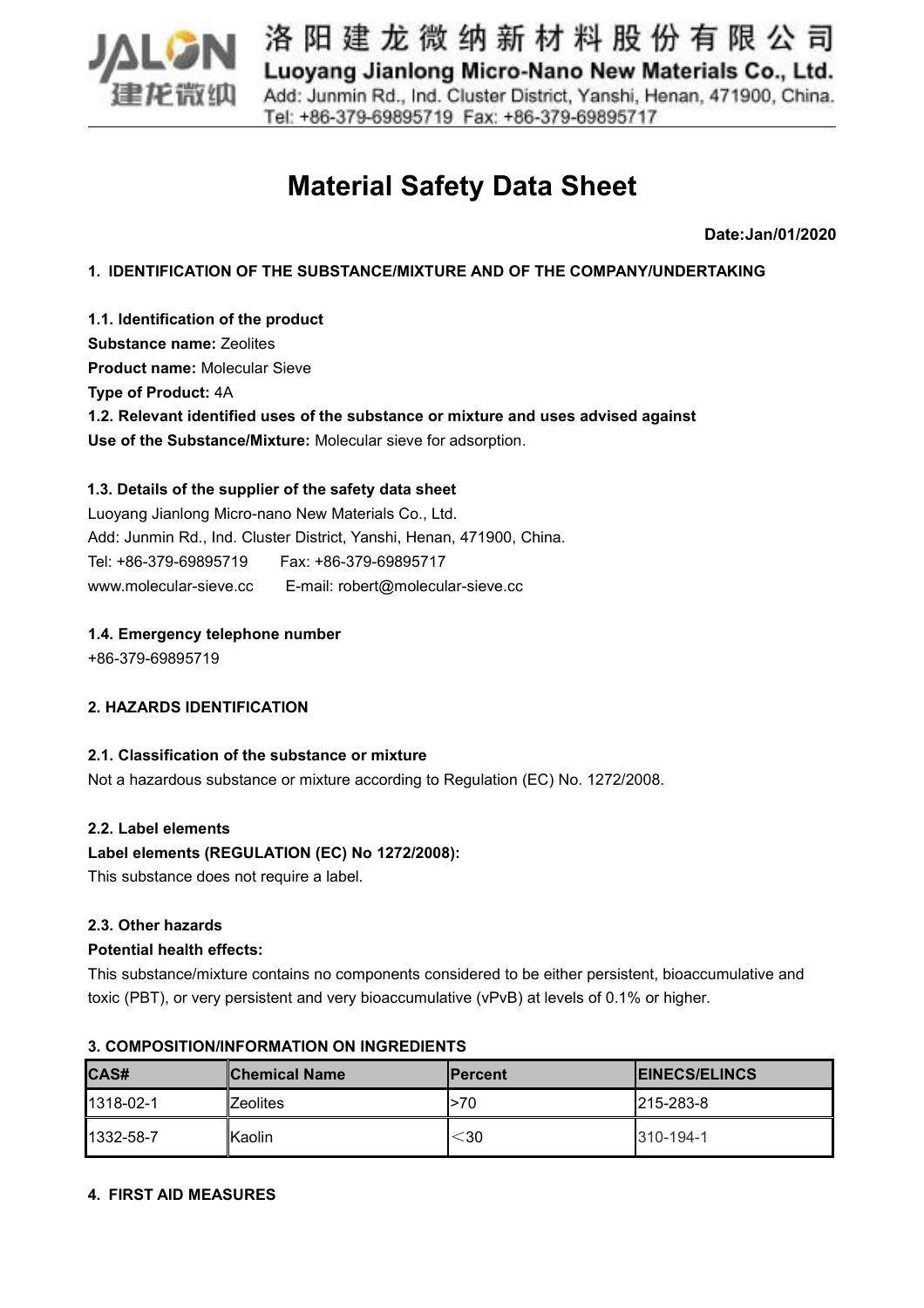

## **4.1 Description of first aid measures**

## **General advice: Consult a physician**

Show this safety data sheet to the doctor in attendance.

#### **If inhaled**

If breathed in, move person into fresh air. If not breathing, give artificial respiration. Consult a physician.

## **In case of skin contact**

Wash off with soap and plenty of water. Consult a physician.

#### **In case of eye contact**

Flush eyes with water as a precaution.

#### **If swallowed**

Never give anything by mouth to an unconscious person. Rinse mouth with water. Consult a physician.

#### **4.2 Most important symptoms and effects, both acute and delayed**

The most important known symptoms and effects are described in the labelling (see section 2.2) and/or in section 11

#### **4.3 Indication of any immediate medical attention and special treatment needed No data available**

#### **5. FIREFIGHTING MEASURES**

**General Information:** As in any fire, wear a self-contained breathing apparatus in pressure-demand, and full protective gear. During a fire, irritating and highly toxic gases may be generated by thermal decomposition or combustion. Non-combustible, substance itself does not burn but may decompose upon heating to produce irritating, corrosive and/or toxic fumes.

**Extinguishing Media:** Substance is noncombustible; use agent most appropriate to extinguish surrounding fire.

**Flash Point:** Not applicable.

**Autoignition Temperature:** Not applicable.

**Explosion Limits, Lower:** Not available.

**Upper:** Not available.

#### 6. **ACCIDENTAL RELEASE MEASURES**

**General Information:** Use proper personal protective equipment as indicated in Section 8.

**Spills/Leaks:** Vacuum or sweep up material and place into a suitable disposal container. Clean up spills immediately, observing precautions in the Protective Equipment section. Avoid generating dusty conditions. Provide ventilation.

## **7. HANDLING AND STORAGE**

**Handling:** Wash thoroughly after handling. Use with adequate ventilation. Minimize dust generation and accumulation. Avoid breathing dust and vapor. Avoid contact with eyes, skin, and clothing. Keep container tightly closed. Avoid ingestion and inhalation.

**Storage:** Store in a tightly closed container. Store in a cool, dry, well-ventilated area away from incompatible substances. Store protected from moisture.

#### **8. EXPOSURE CONTROLS/PERSONAL PROTECTION**

**Airborne Exposure Limits:** None established.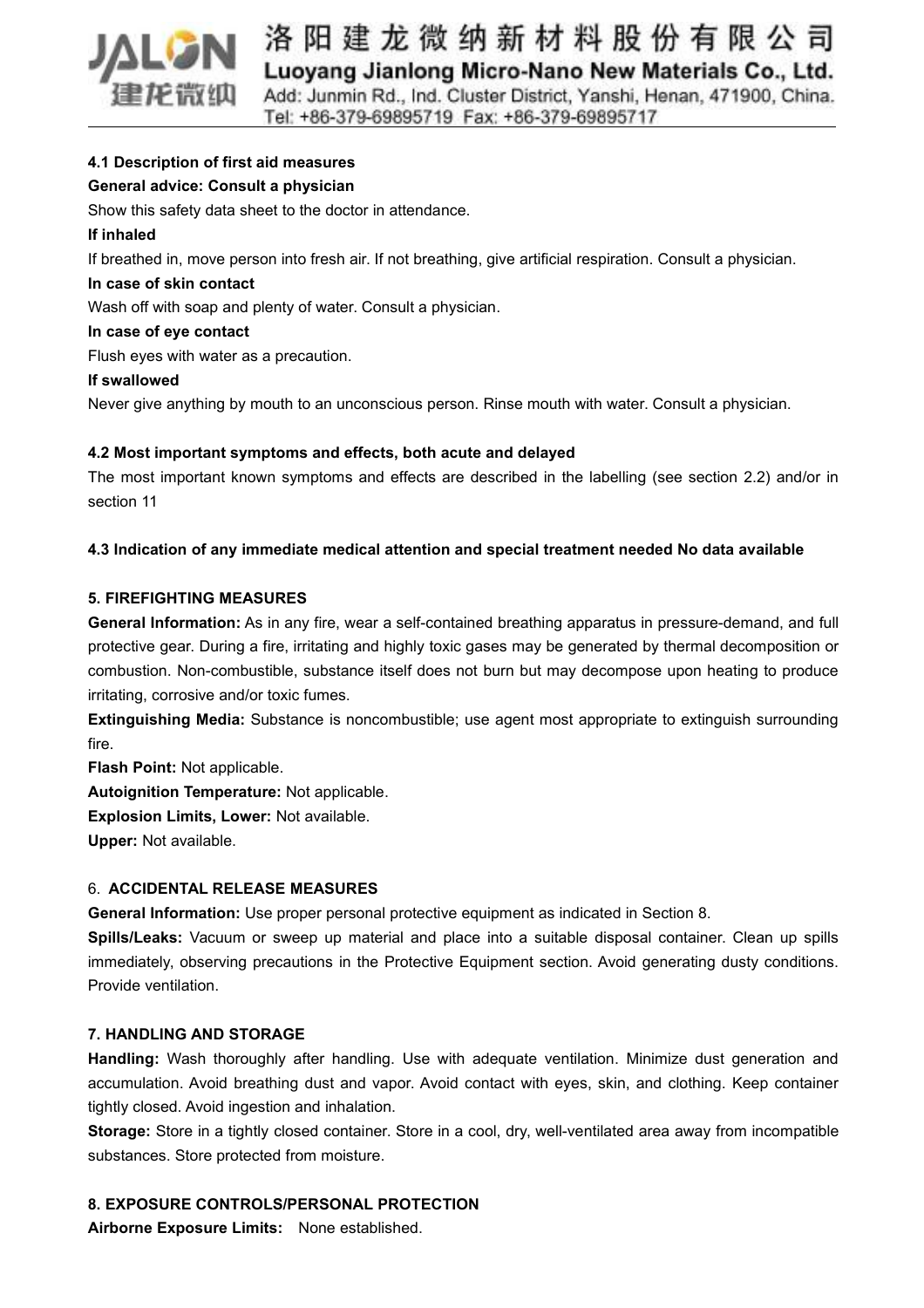

## **Ventilation System:**

In general, dilution ventilation is a satisfactory health hazard control for this substance. However, if conditions of use create discomfort to the worker, a local exhaust system should be considered.

## **Personal Respirators:**

For conditions of use where exposure to the substance is apparent and engineering controls are not feasible, consult an industrial hygienist. For emergencies, or instances where the exposure levels are not known, use a full face piece positive-pressure, air-supplied respirator.

**WARNING:** Air purifying respirators do not protect workers in oxygen-deficient atmospheres.

**Skin Protection:** Wear protective gloves and clean body-covering clothing.

**Clothing:** Wear appropriate protective clothing to prevent skin exposure.

**Eye Protection:** Use chemical safety goggles or full face shield where dusting or splashing of solutions is possible. Maintain eye wash fountain and quick-drench facilities in work area.

## **9. PHYSICAL AND CHEMICAL PROPERTIES**

**Physical State:** Bead/ pellet **Appearance:** Beige **Odor:** Odorless. **Solubility:** Insoluble in water. **Specific Gravity:** Not available. **pH:** Not available. **Flash Point:** None **Boiling Point:** Not available. **Freezing/Melting Point:** Not available. **Vapor Density:** Not available. **Vapor Pressure:** Not available. **Evaporation Rate:** Not available.

# **10. STABILITY AND REACTIVITY**

**Chemical Stability:** Stable under normal temperatures and pressures. **Hazardous Decomposition Products:** Has not been reported. **Hazardous Polymerization:** Has not been reported. **Incompatibilities with Other Materials:** Moisture. **Conditions to Avoid:** Excess heat, exposure to moist air or water.

#### **11. TOXICOLOGICAL INFORMATION**

**LD50/LC50:** Not available. **Carcinogenicity:** No information found. **Epidemiology:** No information found **Teratogenicity:** No information found **Reproductive Effects:** No information found **Mutagenicity:** No information found **Neurotoxicity:** No information found

# **12. ECOLOGICAL INFORMATION**

**Environmental Fate:** No information found.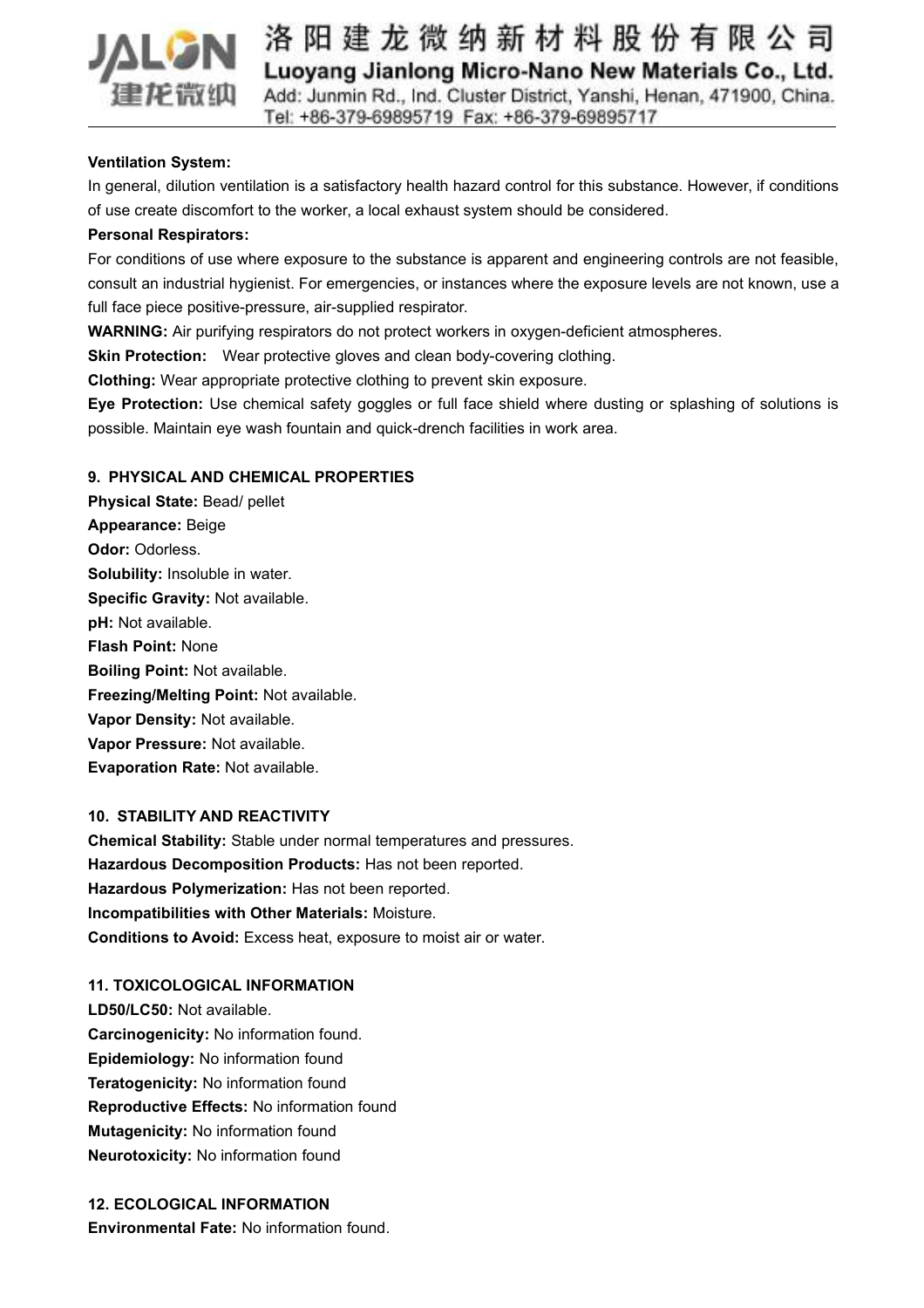

**Environmental Toxicity:** No information found.

# **13. DISPOSAL CONSIDERATIONS**

Chemical waste generators must determine whether a discarded chemical is classified as a hazardous waste. Additionally, waste generators must consult state and local hazardous waste regulations to ensure complete and accurate classification.

## **14. TRANSPORT INFORMATION**

- **D.O.T. Labels Required:** None
- **D.O.T. Shipping Name:** Not available

**D.O.T. Hazard Classification:** Non-hazardous

**IMDG/IMO:** Non-hazardous

**Special Provisions for Transport:** Not applicable.

# **IATA (for international shipments):**

Not hazardous from the standpoint of transportation.

## **15. REGULATORY INFORMATION**

Safety data sheets: according to Regulation (EC) No. 1907/2006 and its amendment (453/2010)

## **15.1. Safety, health and environmental regulations/legislation specific for the substance or mixture:**

UK REGULATION Chip3: Chemical (Hazard Information and Packaging for Supply) Regulations 2002

#### **15.2. Chemical Safety Assessment:** None.

#### **INVENTORIES:**

| EINECS:                 | Conforms to                                             |
|-------------------------|---------------------------------------------------------|
| TSCA:                   | Conforms to                                             |
| AICS:                   | Conforms to                                             |
| DSL:                    | All components of this product are on the Canadian DSL. |
| $ENCS(JP)$ :            | Conforms to                                             |
| KECI (KR):              | Conforms to                                             |
| PICCS (PH): Conforms to |                                                         |
| IECSC (CN): Conforms to |                                                         |
|                         |                                                         |

#### **16. OTHER INFORMATION**

#### **Thesaurus:**

NOAEL: No Observed Adverse Effect Level (NOAEL) LOAEL: Lowest Observed Adverse Effect Level (LOAEL) bw: Body weight food: oral feed dw: Dry weight vPvB : very Persistent and very Bioaccumulative PBT : Persistent, Bioaccumulative and Toxic This safety data sheet complies with international standard ISO 11014-1. In case of formulations or mixtures, it is necessary to ascertain that a new danger will not appear. The information contained isbased on our